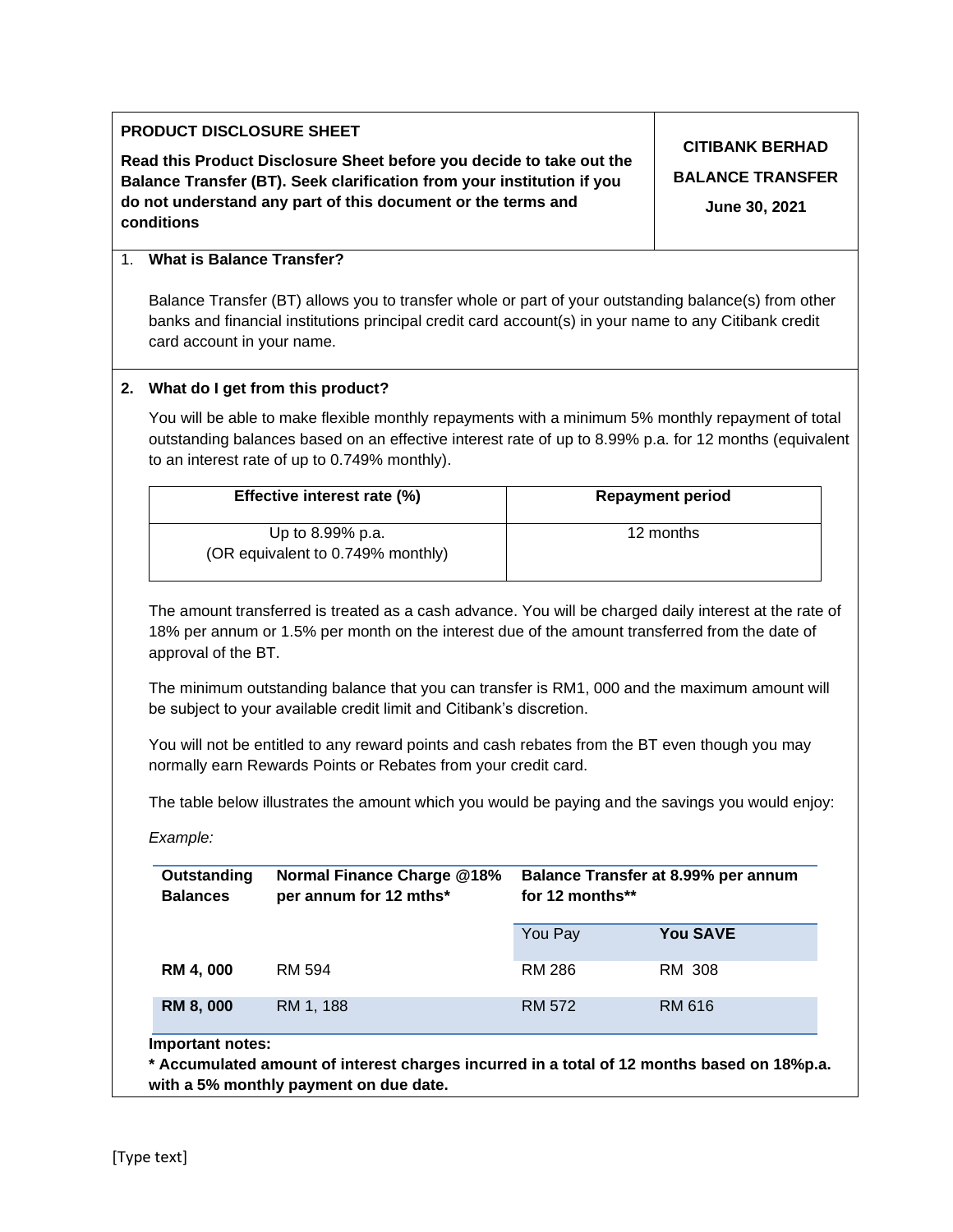|    | ** Accumulated amount of interest charges incurred in a total of 12 months based on<br>8.99%p.a. for 12 months.                                                                                                                                                                                                                                                                                             |                                                                                   |  |  |  |  |
|----|-------------------------------------------------------------------------------------------------------------------------------------------------------------------------------------------------------------------------------------------------------------------------------------------------------------------------------------------------------------------------------------------------------------|-----------------------------------------------------------------------------------|--|--|--|--|
| 3. | What are my monthly obligations?                                                                                                                                                                                                                                                                                                                                                                            |                                                                                   |  |  |  |  |
|    | <b>Minimum Monthly repayment</b><br>5% of outstanding balance of the amount transferred under<br>Balance Transfer which is required to be paid on your payment<br>due date                                                                                                                                                                                                                                  |                                                                                   |  |  |  |  |
|    | Important notes:                                                                                                                                                                                                                                                                                                                                                                                            |                                                                                   |  |  |  |  |
|    | *As long as you have any balance from performing Balance Transfer, you will not enjoy the 20<br>days interest free period on your retail transactions on your credit card.                                                                                                                                                                                                                                  |                                                                                   |  |  |  |  |
|    | 4. What are the fees and charges I have to pay?<br>No fees and charges will be incurred unless you fail to fulfill the payment obligations or early settle<br>before maturity. Please see Notes 5 & 6 for further details.                                                                                                                                                                                  |                                                                                   |  |  |  |  |
|    | 5. What if I fail to fulfill my payment obligations?                                                                                                                                                                                                                                                                                                                                                        |                                                                                   |  |  |  |  |
|    | If you fail to pay the minimum monthly due, then daily interest of 18% per annum OR 1.5% per month<br>will be charged on the unpaid minimum monthly due amount. If full settlement has not been made<br>within the repayment period, Citibank will impose finance charges of 18% per annum on the<br>outstanding balance of the Amount Transferred.                                                         |                                                                                   |  |  |  |  |
|    | 6. What if I fully settle the balance before its maturity?                                                                                                                                                                                                                                                                                                                                                  |                                                                                   |  |  |  |  |
|    | <b>Full settlement obligations</b>                                                                                                                                                                                                                                                                                                                                                                          | If you choose to cancel your balance transfer, full settlement has<br>to be made. |  |  |  |  |
|    | <b>Early settlement penalty</b>                                                                                                                                                                                                                                                                                                                                                                             | NONE if you fully settle the balance before its maturity.                         |  |  |  |  |
|    | 7. What are the major risks involved?                                                                                                                                                                                                                                                                                                                                                                       |                                                                                   |  |  |  |  |
|    | Please refer to no. 5 for Failure to fulfill payment obligations.<br>If you have any problems paying your Balance Transfer, contact us early to discuss repayment<br>alternatives.                                                                                                                                                                                                                          |                                                                                   |  |  |  |  |
| 8. | What do I need to do if there are changes to my contact details?<br>It is important that you inform us of any change in your contact details to ensure that all<br>correspondences reach you in a timely manner.<br>Please call Citiphone at 03-2383 0000 (Kuala Lumpur), 04-296 0000 (Penang), 07- 340 6000 (Johor<br>Bahru) or 1800 82 1010 (Sabah & Sarawak) if you need to change your contact details. |                                                                                   |  |  |  |  |
|    |                                                                                                                                                                                                                                                                                                                                                                                                             |                                                                                   |  |  |  |  |
|    |                                                                                                                                                                                                                                                                                                                                                                                                             |                                                                                   |  |  |  |  |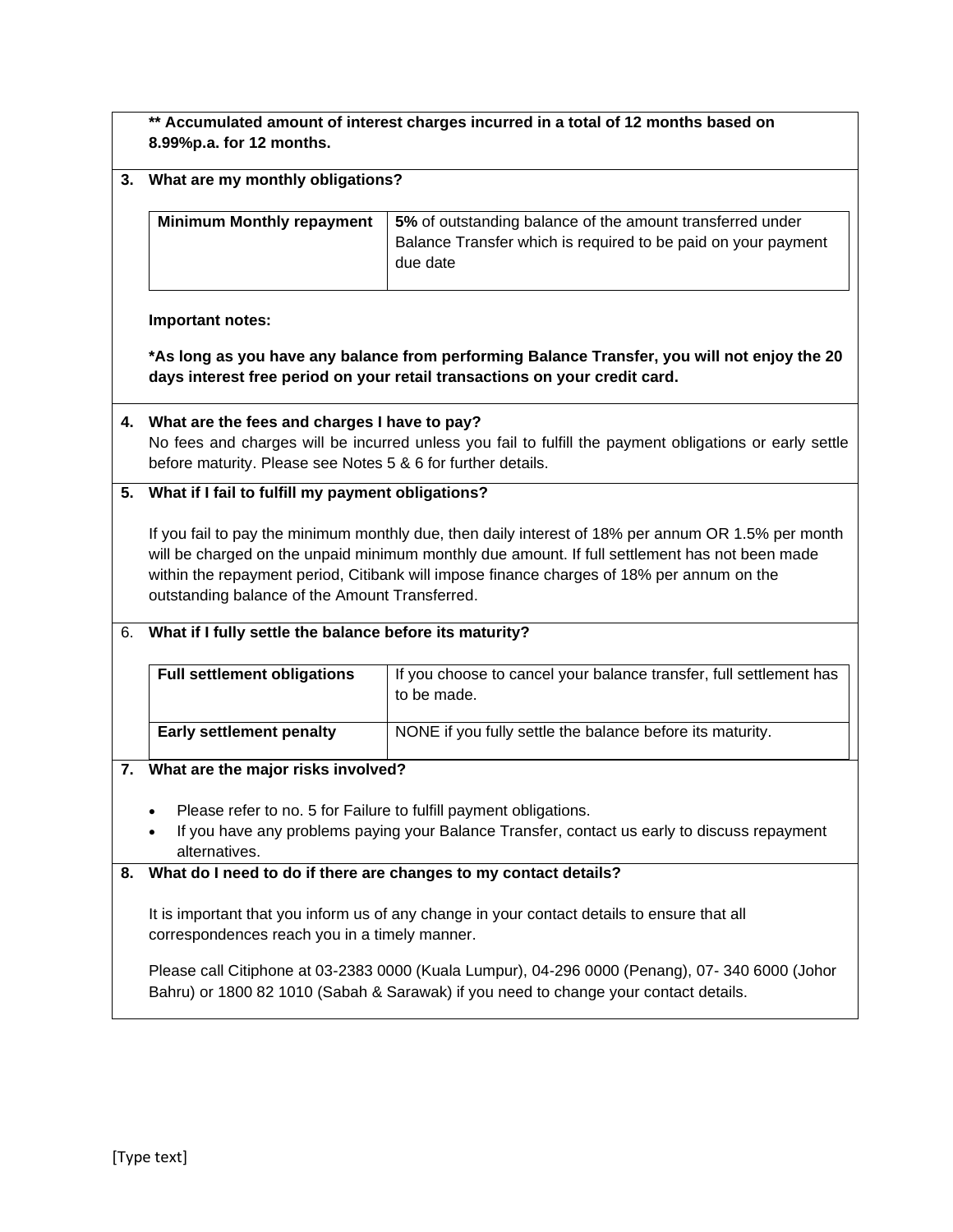## **9. Where can I get further information?**

Call Citiphone at 03-2383 0000 (Kuala Lumpur), 04-296 0000 (Penang), 07- 340 6000 (Johor Bahru), or 1800 82 1010 (Sabah & Sarawak) to request for more information on Balance Transfer

## **OR**

For full terms and conditions, visit our Citibank homepage at [http://www.citibank.com.my](http://www.citibank.com.my/english/existing-cardmembers/cardmembers-balance-transfer.htm)

# **OR**

For assistance and redress:

You may contact us if you wish to complain on the products or services provided by us or if you have difficulties in making repayments. You should contact us earliest possible to discuss repayment alternatives.

| Tel:    | 03-2383 0000 (KL)<br>04-296 0000 (Penang)<br>$\bullet$<br>07-340 6000 (Johor Bahru)<br>$\bullet$<br>1800-82-1010 (Sabah & Sarawak)<br>$\bullet$ |  |
|---------|-------------------------------------------------------------------------------------------------------------------------------------------------|--|
| E-mail: | malaysia.customer.service@citi.com                                                                                                              |  |

Alternatively, you may seek the services of Agensi Kaunseling dan Pengurusan Kredit (AKPK), an agency established by Bank Negara Malaysia to provide free services on money management, credit counseling and debt restructuring for individuals.

In addition, Bank Negara Malaysia (BNM) has introduced POWER! Pengurusan Wang Ringgit Anda program. This program provides useful information to encourage prudent money management and financial discipline. For more information or to register for the program, log on to [www.akpk.org.my](http://www.akpk.org.my/) or call 03-2616 7766.

If your query or complaint is not satisfactorily resolved by us, you may contact Bank Negara Malaysia LINK or TELELINK at:

|          | Block D, Bank Negara Malaysia |
|----------|-------------------------------|
| Address: | Jalan Dato' Onn               |
|          | 50480 Kuala Lumpur.           |
| Tel:     | 1-300-88-5465                 |
| Fax:     | 03-21741515                   |
| E-mail:  | bnmtelelink@bnm.gov.my        |